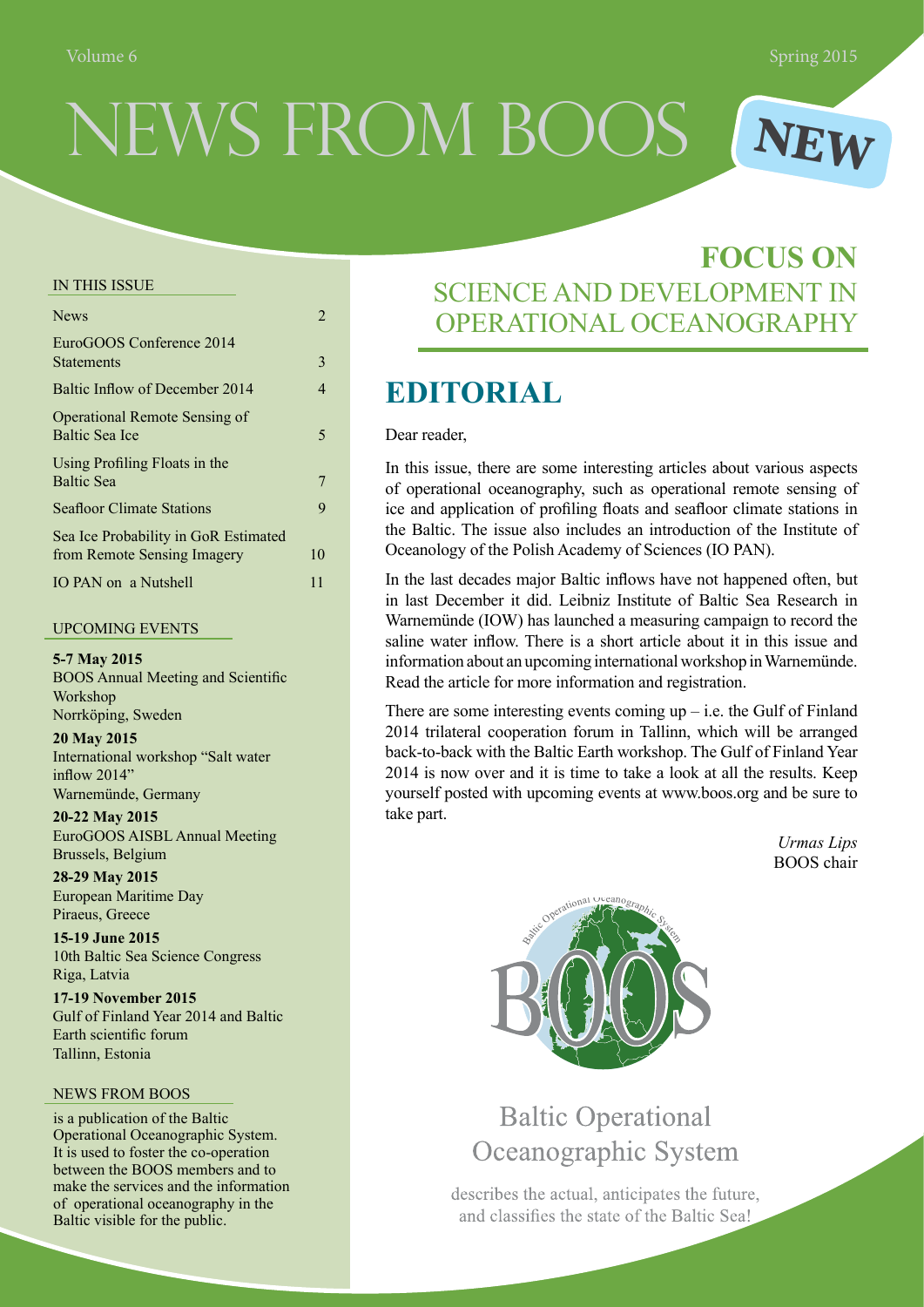### **NEWS**

## **Gulf of Finland Trilateral Co-operation and Baltic Earth**

### **Scientific Forum**

*17-19 November 2015, Tallinn* 

#### **Scope and objectives**

2014 was the Gulf of Finland Year. The aim of the forum is to present the results of conducted scientific research and environmental assessment of the state of the Gulf.

#### **Structure and topics**

The forum is scheduled for three days with the focus on Gulf of Finland Year on 17-18 November and on Baltic Earth Programme on 19 November 2015.

The overall headline of the Gulf of Finland Year 2014 was "Ecosystem approach to the management of the Gulf of Finland". The participants are invited to submit their contributions on the main scientific topics of the Gulf of Finland Year 2014:

1) Biological and geological diversity

排斥

- 2) Pollution and marine ecosystem health
- 3) Maritime traffic
- 4) Fisheries
- 5) Maritime spatial planning

In addition, the papers on topics of monitoring and assessment, eutrophication, and climate change are invited.

Baltic Earth workshop will be held in conjunction to the Gulf of Finland Year 2014 scientific forum. The papers advancing understanding of the Baltic Sea system (interrelated processes in the athmosphere, on land, and in the sea) are invited.

#### **Important dates**

Deadline for submission of abstracts: 7 September 2015

Information on abstract approval: 5 October 2015 Information on forum program: 19 October 2015 Deadline for registration 3 November 2015 Forum: 17-19 November 2015 Deadline for submitting full papers: 1 March 2016

#### **Registration and abstract submission**

Registration and abstract submission system will be available through the Gulf of Finland Year 2014 web site (www.gof2014.fi) in June 2015.

More specific information is yet to come, please check Gulf of Finland 2014 web page.

#### **Local organizers**

Marine Systems Institute at Tallinn University of Technology. Akadeemia 15a 12618 Tallinn

#### **Contact persons:**

Urmas Lips: urmas.lips@msi.ttu.ee +372 620 4304 Mairi Uiboaed: mairi.uiboaed@msi.ttu.ee +372 620 4330



TE CITION ABIONE CHARACTERISTIC CRANIC

麻麻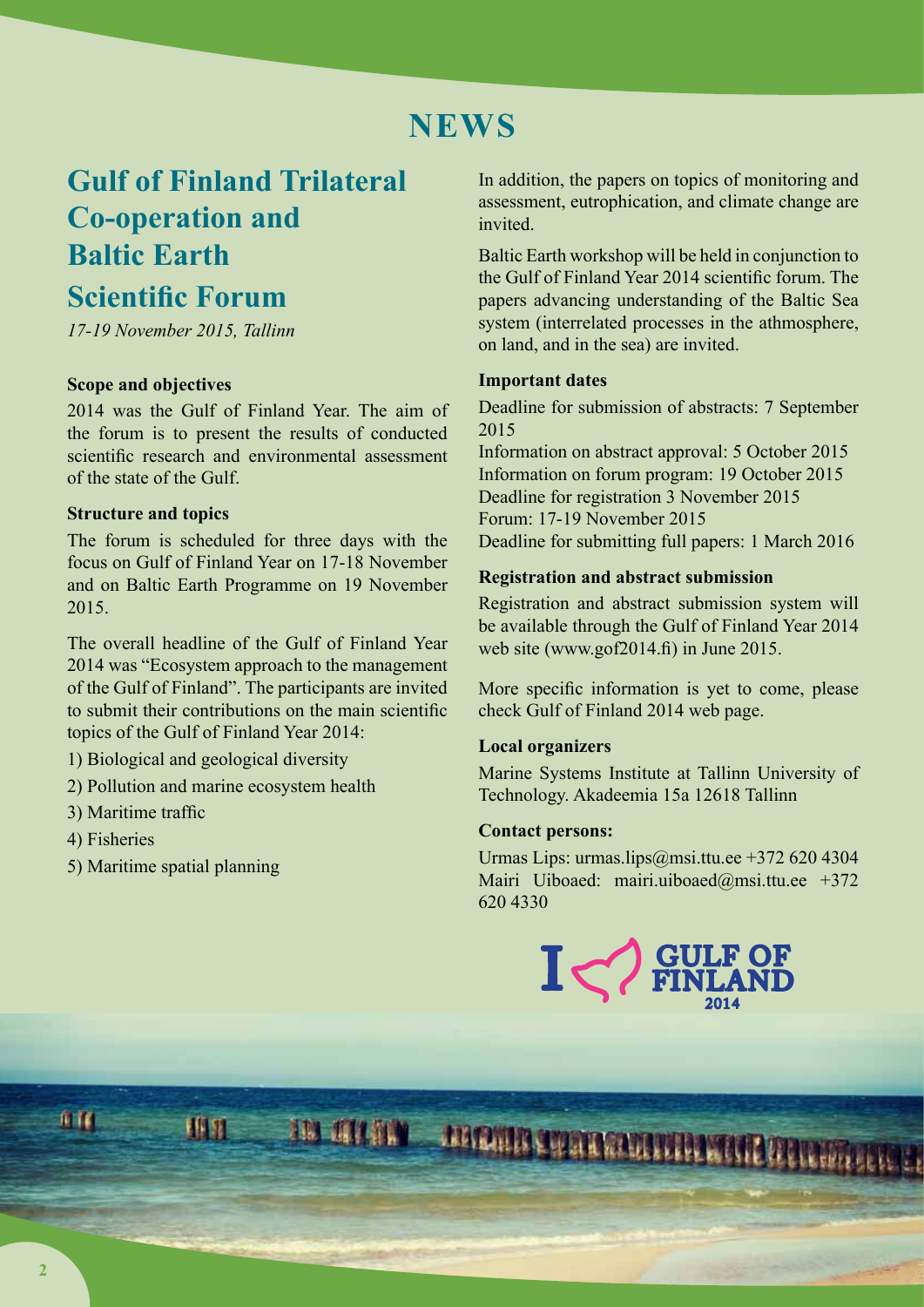

### **EuroGOOS Conference 2014 STATEMENTS**

**EuroGOOS Conference was held in Lisbon, Portugal on 28-30 October 2014. Information about the event can be found at http:// eurogoos2014.hidrografico.pt/. Full papers of presentations will be published as well as a special issue of Ocean Sciences is under preparation. The participants of the conference adopted Statements of the EuroGOOS Conference 2014 (see below). The next EuroGOOS Conference is planned for 2017 and most probably will be hosted by Norway.**

Earth's climate is facing severe changes – the carbon dioxide levels are higher than ever, the melt of the ice sheets at Greenland and Antarctica are accelerating, and we experience more and unprecedented extreme weather conditions leading to large loss of life and damage to property. These changes also affect the physical and biogeochemical conditions of the ocean with the risk of shifting the marine ecosystem across the tipping point of irreversible change with consequent damaging loss of biodiversity.

The effects of climate change on the ocean will have an impact on all economic activities at sea that include shipping, fishery, energy, landocean interactions, coastal protection, sustainable environmental and ecosystem management, tourism and security. Therefore, there is a demand for timely delivery of high quality operational oceanographic services and products to support planning over short and long time scales, as they are fundamental for safe performance of marine and maritime activities. Moreover, there is a critical need to inform society, ocean governance and decision-making to support a future sustainable knowledge-based maritime economy.

User needs for regular, near real-time and qualityassured services require an operational approach across a wide range of societal benefit areas. This has triggered a new wave of marine knowledge innovation in order to fill the gaps and improve the quality and resolution of the services, e.g., seamless forecasting, an operational ecosystem approach and operational marine climate services.

This challenge requires close communication and cooperation between industry, marine science and operational oceanography service providers to address user requirements, scientific challenges and the development of products and services. Recent surveys reveal important gaps in knowledge and data about the state of the oceans and regional seas, coupled physical-biogeochemical processes, seabed resources, marine life and risks to habitats and ecosystems. This calls for coordinated investments in basic marine research, establishing sustained insitu European Ocean Observing System (EOOS) including an open and free data exchange via the existing ROOS Data Portals and EMODnet initiative, developments of very high resolution qualified coupled physical-biogeochemical models, and a sustained European Operational Oceanographic Service (Copernicus Marine Service) including national uptake initiatives.

Over the past 20 years, the EuroGOOS members have contributed to development of:

- • Ocean forecasting via national and EU supported research,
- • Improved use of new real-time observation technologies,
- Open and free real-time exchange of ocean observations and model forecast products,
- The Copernicus Marine Service and integration of European operational Oceanography,
- Numerous new operational oceanographic products and services.

EuroGOOS is therefore well-suited and prepared to play an active role in the future development of operational oceanography and marine services in Europe with particular focus to:

**1.** Identify European priorities for operational Oceanography; main focus will be to define research priorities and work with key European initiatives such as Copernicus, EMODnet and Marine Research Infrastructures. As part of this activity EuroGOOS will also work intensively to link with the research community, industry, users and EU policies.

**2.** Promotion of operational oceanography; especially through networking, publications,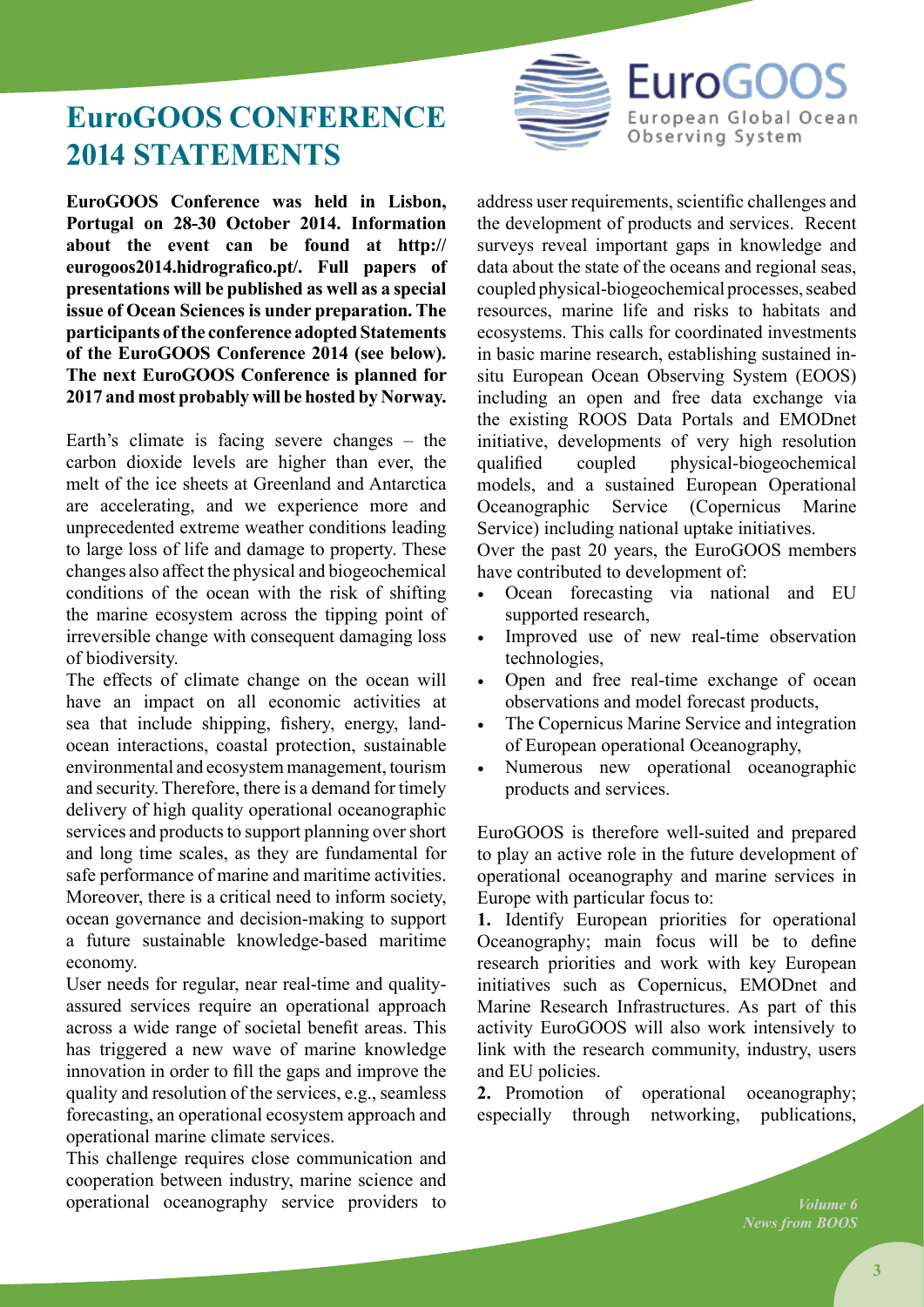conferences, EuroGOOS webpage, social media and increased engagement with various organizations such as GOOS Regional Alliances, GEO, European Marine Board and JPI-Oceans.

**3.** Foster Cooperation; EuroGOOS will actively engage in close cooperation with key organizations on a global, European and regional scale to stimulate cross-fertilization between operational oceanography, marine research and technological innovation that will bring mutual benefits to all the communities.

**4.** Coordinate co-production of knowledge: to promote cost effective creation of operational observation and model based products and services through sharing of expertise and capabilities meeting the requirements of the users. EuroGOOS will aim to make best use of all its members capability to co-produce the knowledge and evidence for assessment of Good Environmental Status required by the Marine Strategy Framework Directive.

**5.** Sustained Ocean Observations; EuroGOOS will take a leading role to ensure coordination of the European contribution to sustained marine observational system through the promotion and

rationalization of a European Ocean Observing System (EOOS). In this context, EuroGOOS will work closely with European Marine Board, EU Copernicus Marine Service, EMODNET, EU Marine Research Infrastructures, JPI Oceans, EEA, ESA, EUMETSAT as well as the climate community.

The EuroGOOS AISBL is ready to support the European marine and maritime community by focusing on the above five initiatives. It will use established networks with the scientific and user communities, and service providers, as well as links to industry and the public sector (global, EU, regional and national partners and authorities) to support interdisciplinary and collaborative cooperation focused on challenges of development and provision of high quality operational oceanographic products and services in the future. Presentations at the 7'th EuroGOOS Conference have demonstrated an impressive high performance level within marine science and service provision by the EuroGOOS members, showing Europe to be extremely well positioned to take a global lead in the field of operational oceanography.

### **Baltic inflow of DECEMBER 2014**

*Dr. Michael Naumann, Dr. Volker Mohrholz, Dr. Günther Nausch*

During the last decades, Major Baltic Inflows (MBI) became very seldom. However, in December 2014 a strong MBI brought large amounts of saline, and well oxygenated water into the Baltic Sea. The inflow volume and the amount of salt transported into the Baltic were estimated with  $198 \text{ km}^3$  and 4 Gt, respectively. In the list of the MBI's since 1880 this inflow is the third strongest event together with the MBI in 1913. It will most probably turn the entire Baltic deep water from anoxic to oxic conditions, with wide spread consequences for marine life and biogeochemical cycles. With a certain temporal delay, the changes will affect the surface waters, too.

Due to a long lasting phase of easterly winds, the average water level of the Baltic Sea was considerably lowered in November. This was a

perfect setting for the following inflow event. On December 3, at the Swedish gauge station Landsort Norra, which is representative for the average water level of the Baltic Sea, the lowest level of the year (-52 cm) was registered.

During the following three week phase of strong westerly winds, the water masses from the Kattegat were pressed through the narrow straits of the Great Belt and the Öresound into the western Baltic Sea. A continuous wind forcing caused an increase of the average water level of the Baltic Sea by about one meter by December 26. This corresponds to a total inflow volume of about 320 km<sup>3</sup>.

In parallel the Leibniz Institute for Baltic Sea Research in Warnemünde started an intense and still ongoing measuring campaign to document the progress and the consequences of this largest event since 1951. To conclude the variety of activities and evaluate the outcome, an international workshop on **"Salt Water Inflow 2014"** will be held on May 20, 2015 in Warnemünde.

Registration is open until May 4, 2015 under http://www.io-warnemuende.de/mbi-2015 international-workshop-may-2015.html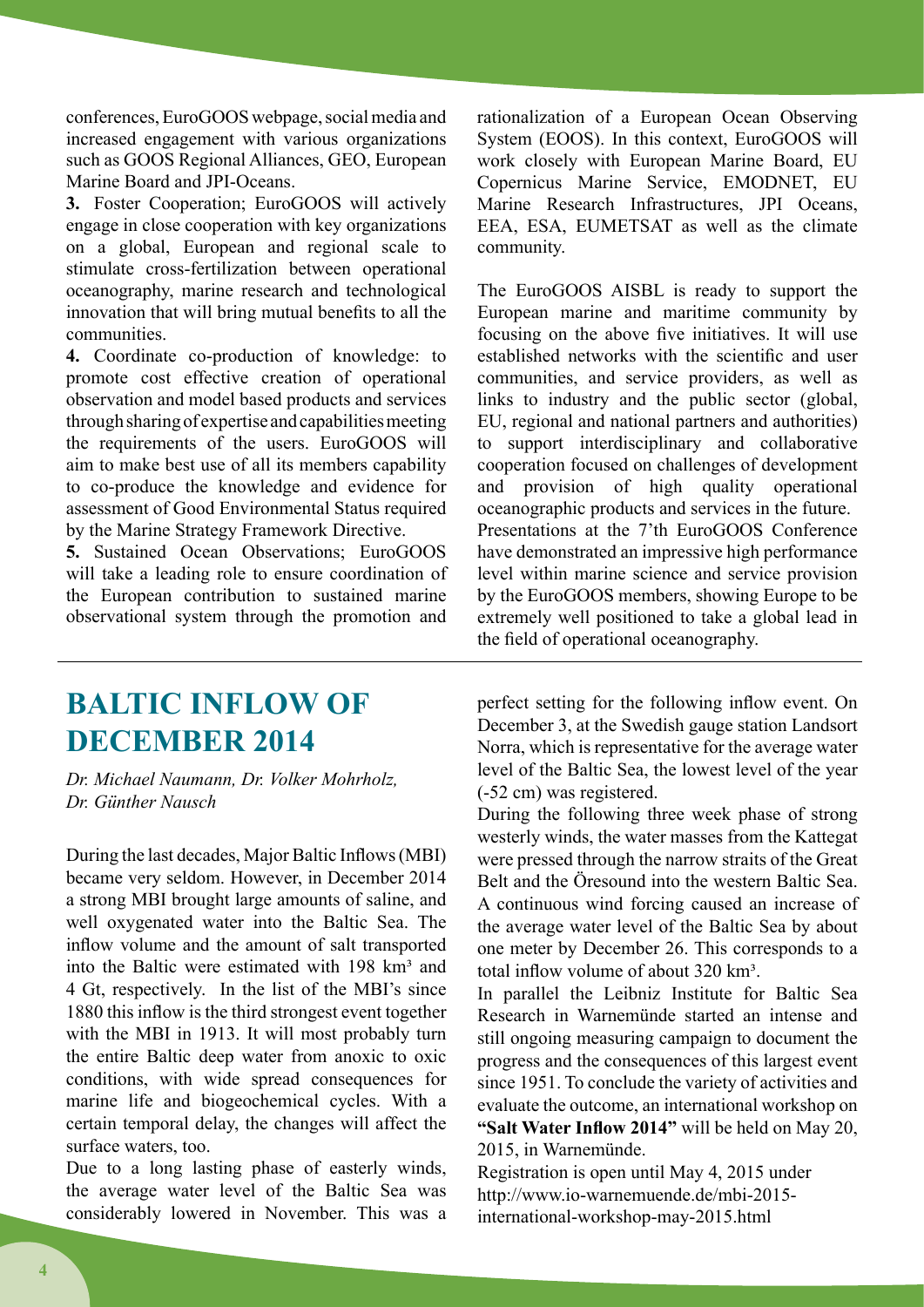

Changes in dissolved oxygen content in the water body along a transect from Kiel Bight to the Eastern Gotland Basin in the central Baltic Sea,

A) Situation in November 2014,

B) Situation at the beginning of February 2015

*(Source: M. Naumann, IOW)*



**Chang** gen Sulphide - FigWV <sup>10</sup> I Hyd

Comparative maps of areas with oxygen deficiency and hydrogen sulfide in the bottom-near water layer of the Baltic Sea at the time of

A - November 2014 (stagnation) and

B - February 2015 (salt water inflow).

Bars show the maximum oxygen resp. hydrogen sulfide concentrations of this layer for selected stations. The 70 m isobath serves for orientation and illustration of the deeper basins in the central Baltic Sea. *(Source: M. Naumann, IOW)*

*Dr. Michael Naumann, Dr. Volker Mohrholz -both scientists at the Department of Physical Oceanography- and Dr. Günther Nausch, scientist at the Department of Marine Chemistry and coordinator of the IOW´s monitoring activities. E-mails: michael.naumann@io-warnemuende.de, volker.mohrholz@io-warnemuende.de, guenther.nausch@io-warnemuende.de*

### **OPERATIONAL REMOTE SENSING OF BALTIC SEA ICE**

*Juha Karvonen* 

The Baltic Sea ice remote sensing is mainly based on Synthetic Aperture Radar (SAR) data. Hundreds of SAR imagery are acquired during each winter season (e.g. 2013-2014 546 RADARSAT-2 images, 202 Cosmo-SkyMed images and 215 TerraSAR/ Tandem-X images).

Starting from November 2014 we have also been receiving SENTINEL-1a data from ESA and used it to compute ice thickness charts in a similar manner as for RADARSAT-2 data.

After image acquisition and data transmision from the data provider to FMI these images are rectified to a suitable map projection and calibrated at FMI. The mean delay from SAR image acquisition to

ready-to-deliver projected rectified SAR imagewas 75 minutes in 2013-2014. This delay mainly consists of the data transmission.

From 2014 reception of SAR data (from SENTINEL-1 and Cosmo-SkyMed) can also be done by the FMI's Sodankyla ground station (SoGS) and using downlinking at SoGS will reduce the data transmission delays. Operational SENTINEL-1 reception at SoGS will start in spring 2015.

After calibration some ice products are produced automatically immediately after the data has been received and calibrated. The products produced operationally are ice concentration, ice thickness and ice drift, in addition to the rectified calibrated SAR imagery. Ice drift is computed only for image pairs covering the same area within a predefined time difference (two days).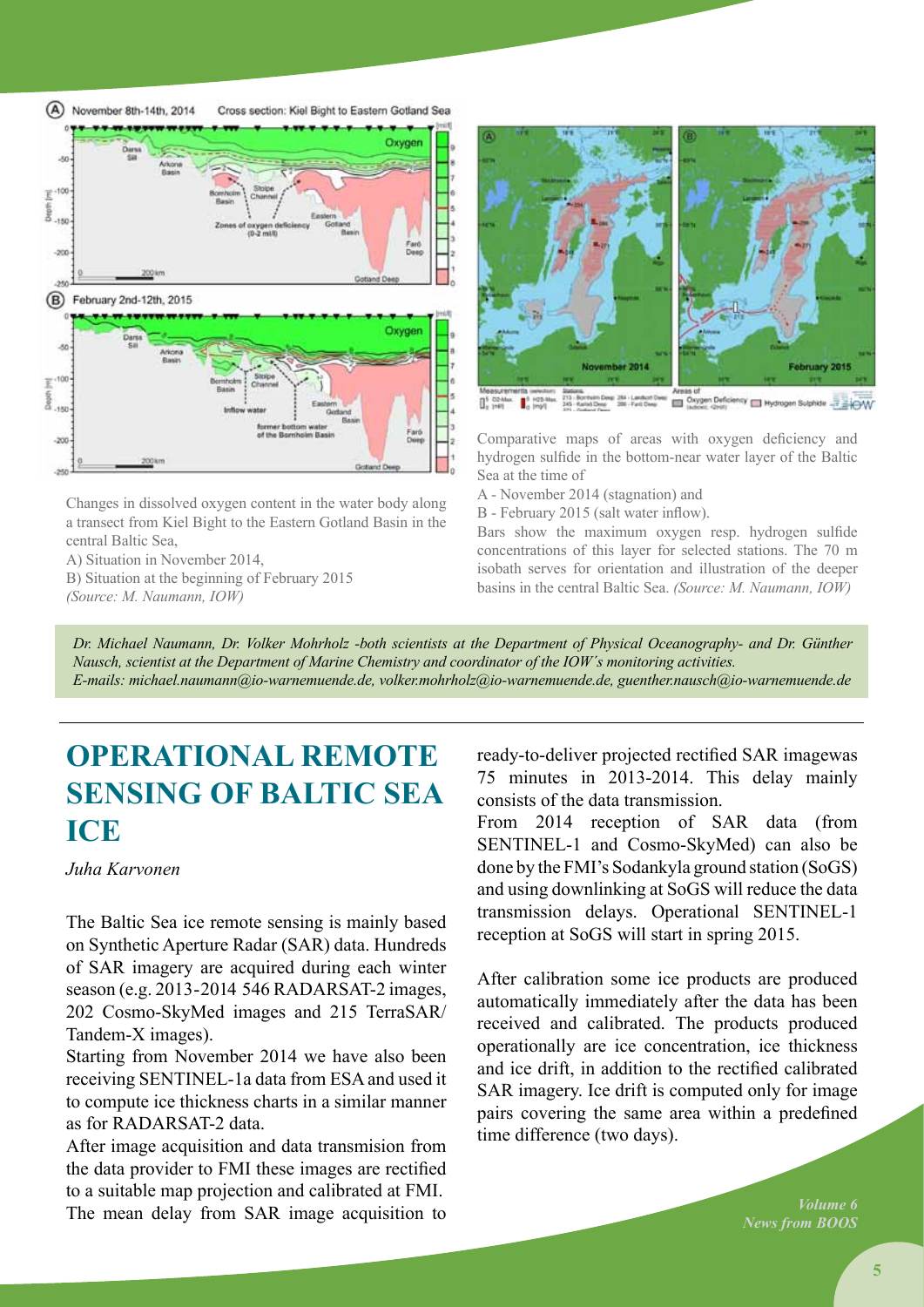The processed SAR imagery are then delivered to Finnish and Swedish ice breakers and maritime administrations through a specific ice data dissemination and rendering system closely integrated with the navigational system of the ice breakers.

The derived products (ice thickness, ice drift and ice concentration) are also available through the MyOcean EC project web site (http://myocean.eu) and some products through the icemar EU project user interface (http://icemar.eu). The main SAR data source are the RADARSAT-2 and SENTINEL-1 imagery which have two polarization channels enabling improved analysis of ice parameters compared to single-channel SAR instruments. Because SENTINEL-1a HV channel is not fully calibrated yet, we have not been able to produce SENTINEL-1a based ice concentration yet, but ice thickness products utilizing the HH channel only have been produced operationally.

The FMI SAR products processing and dissemination chain is described in Fig 1.





Fig. X. SAR-based ice thickness estimate for the

Baltic Sea, Feb 7, 2014

Fig. Y. SAR-based ice concentration estimate for the Baltic Sea Feb 7, 2014.

30 40 50 60 70

 $\dot{v}$ 

Examples of the ice thickness and ice concentration products based on RADARSAT-2 are shown in Figures X and Y. The ice thickness mosaics based on RADARSAT-1 data and SENTINEL-1a data are shown in Fig. ZZ.

*Dr. Juha Karvonen has been working in the field of earth observation and remote sensing since 1997. Before that he worked in the field of industrial machine vision.*

*He received the M.Sc. (Tech), Lic. Tech. and Dr. Sc. (Tech) degrees from Helsinki university of Technology (Aalto University since 2010) 1991, 1996 and 2006, respectively, in information and computer sciences and digital signal processing.*

*His Dr. Sc. thesis was dealing with remote sensing of sea ice by SAR.*

*He is currently working as a senior research scientist in the remote sensing research group and Finnish Ice Service, which are parts of the Finnish Meteorological Institute, developing EO products for winter navigation.*

*His main research interests are digital signal and image processing, SAR and other EO data processing, sea ice, and operational marine services.*

*E-mail: Juha.Karvonen@fmi.fi*



Fig. Z. The FMI SAR products processing and dissemination chain. SAR data flows faster through the Sodankyla ground station (SoGS).



Fig. ZZ. Ice thickness mosaics of Feb 15, 2015 from RADARSAT-2 and SENTINEL-1a. The mosaics represent the latest available data from the satelites.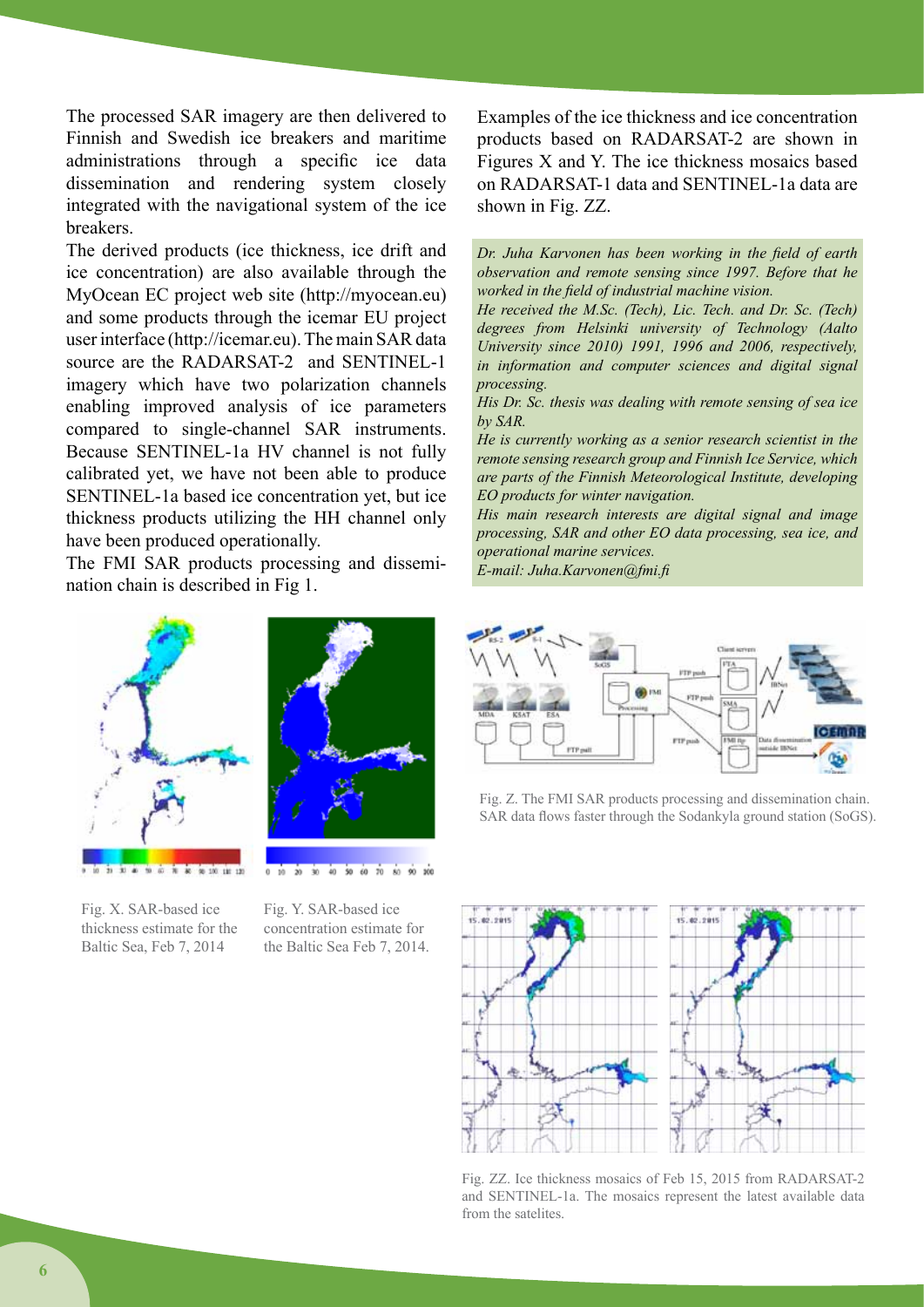### **Using profiling floats in the Baltic Sea**

*Karin Borenäs, Sian de Koster, Henrik Lindh, Sverker Skoglund, and Fredrik Waldh* 

### *Background*

SMHI received funding from the Swedish Environmental Protection Agency for a proposal to investigate the use of profiling floats in SMHI's operational oceanographic network.

Profiling floats have been on the market for many years and are used operationally in the global oceans, but not in Swedish maritime areas. The indications were that they could also work in the Baltic. The purpose of the project was to purchase 2 or 3 different floats and test how useful they could be.

### *Equipment*

A profiling float is a piece of equipment that can sink and rise through the water column by controlling its density, for example by pumping oil in or out of a rubber bladder.

Sensors on the instrument measure parameters such as temperature and salinity as it rises through the water column. When it reaches the surface the float sends the measured data together with its GPS position via satellite or internet to a dedicated receiver.

These floats, often called Argo floats, are used internationally to gather data from the global oceans (see www.argo.net). At the beginning of 2015 there were 2750 floats distributed over the whole globe. These floats follow the ocean currents and therefore also provide some information about water transports.

SMHI decided to purchase the following two floats:

**•** A NEMO float from the German company Optimare with sensors for temperature, salinity, oxygen and position

• An ARVOR-C float from the French company NKE that has been developed for the continental shelf, with sensors for temperature, salinity, and position.

Both floats were equipped with Iridium senders, and the data arrived at SMHI as emails.

system was constructed to keep the floats stationary so that they could profile along a line.

The NEMO float did not profile at all, and instead lay horizontally in the water. The ARVOR-C float carried out all of the test profiles and sent data to SMHI. However the float only sent temperature data and its position. No salinity values were received. It turned out that the manufacturer had not calibrated the ARVOR-C for salinity values in the Baltic waters, i.e. under 10 psu.

In autumn 2012 the ARVOR-C was again tested together with a very simple buoy system in the Stockholm archipelago with varying depths down to about 40 m. The float did not send any observations in shallow waters but in deeper areas the buoy system worked well and the float sent observations even when there were 2-3 m waves. There were still no salinity observations.

In 2013 the NEMO float was released freely in the Skagerrak north of Skagen. The float still did not do any profiling but sent surface data for position, temperature, salinity and oxygen every 12 hours in near real time for about 6 weeks. It drifted northwards towards the Norwegian coast and captured some small-scale eddies before being caught in the Norwegian coastal current. The speed increased and salinity decreased. Eventually the float drifted into a fjord and lost contact with SMHI. The float has still not been found.

In 2014 an updated control program for the ARVOR-C float was received and three short tests were made in Gothenburg harbour. Salinity measurements were received even for low salinities, but the salinity pump shut down at depths of less than 5 m to avoid contamination in the measurement cell.

In November 2014 the ARVOR-C float was reconfigured and tested for one day on the Baltic coast near Norrköping. The float carried out the profiles and sent data for temperature, salinity and position via satellite. The float was deployed and retrieved by two people in a small inflatable boat.

Following this success a 10-day test was planned in the Stockholm archipelago together with the Swedish Navy. The float was configured to profile every 4 hours from a depth of 42 m up to the surface, and was anchored to the buoy system described in Figure 3. The actual depth was 46 m which left a

#### *Results*

The first tests were made in a protected inlet outside Nyköping during one day in September 2011, where the maximum depth was about 70 m. A simple buoy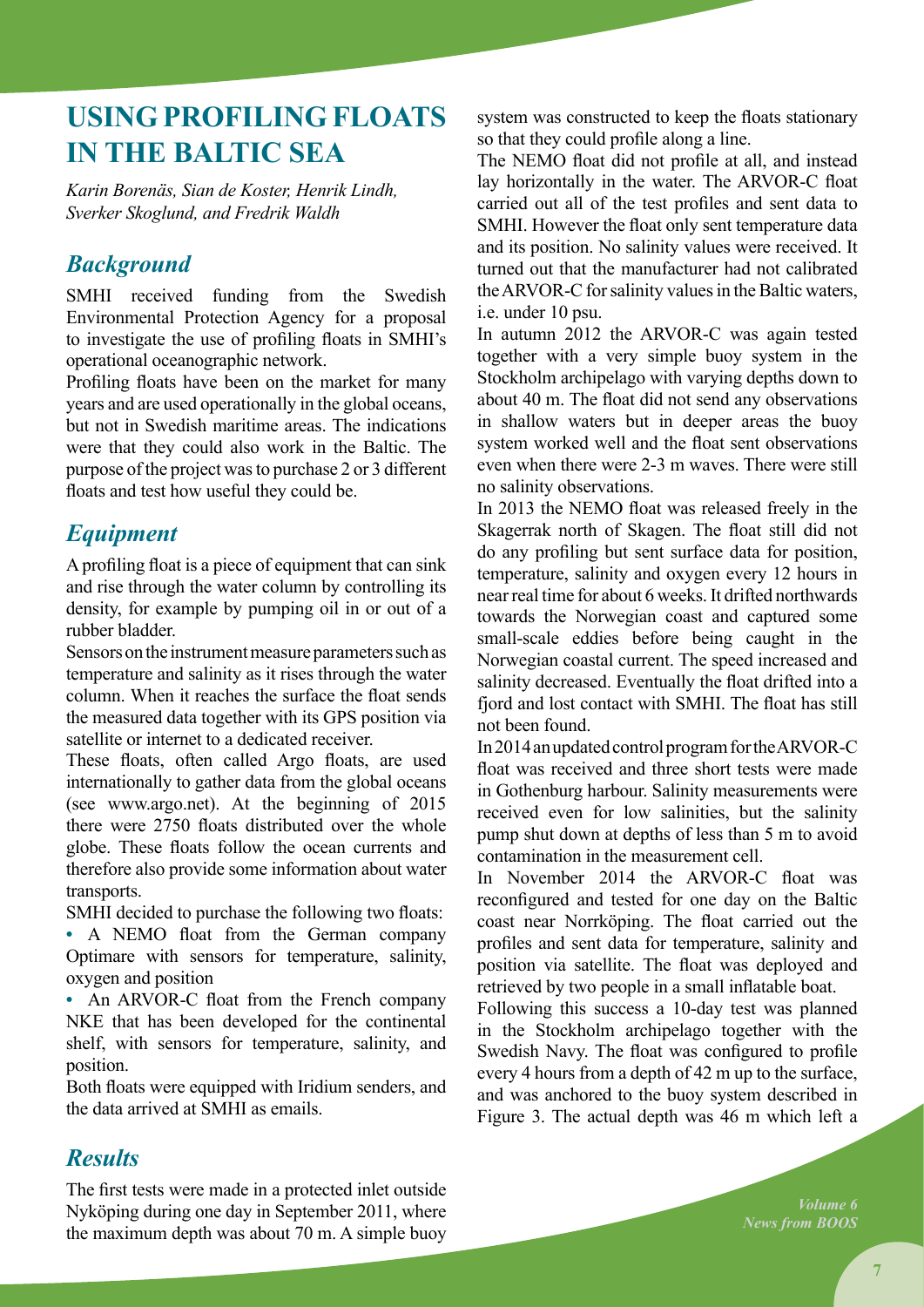2 m margin so that the float would not get stuck in the mud on the bottom. At deployment, reference measurements for temperature and salinity were made using a hand-held CTD.

All measurement data was received by SMHI as expected, within 15 minutes of being sent. The temperature measurements from the float agreed well with the reference values, but the salinity measurements differed by 0.1 psu both at the surface and for bottom measurements. The supplier (NKE) is looking into this.

The test showed that the anchoring system worked well but is easier to use from a smaller boat.

#### *Experiences*

The NEMO float from Optimare disappeared in a Norwegian fjord so it is has not possible to evaluate its performance or determine why it did not profile correctly.

It took far too long to sort out the problems with the ARVOR-C float from NKE. Initially there were a lot of communication problems with NKE and in addition the ARVOR-C User Manual was unsatisfactory, poorly presented and with missing information. Another problem is the communication between the ARVOR-C and the PC program which is carried out in using cryptic commands in a terminal window. This is acceptable for simple systems but is difficult and time consuming to manage for a complex system like the ARVOR-C float.

Another issue is the ability of the float to profile in a stratified water column. The instrument's capacity to traverse stratified water is governed by the volume of the oil pump in relation to the volume of the instrument. This capacity is further limited by the friction along the rig line in this case, and this friction increases with stronger currents.

The landing feet on the float (6 steel spikes) can get stuck in mud, so it is important to construct the buoy system so that the instrument never reaches the bottom.



Figure 1. Time series for temperature Figure 2. Time series for salinity produced during tests in December 2014 in the Stockholm archipelago



produced during tests in December 2014 in the Stockholm archipelago

### *Future possibilities*

These tests have shown that a profiling float with a buoy system can be used operationally in the Baltic archipelago and lakes. The entire water column is covered with one sensor package, with a resolution of 0.5 – 1 m, and the investment and service costs are a lot lower than conventional systems with sensors at fixed levels. The whole system can be deployed and recovered from a small boat which dramatically reduces the boat costs compared to a conventional buoy system.

The capacity of the float to pass through stratified water is limited so it is important to choose the right float. This limitation can cause additional problems if the float is operating in areas with stronger currents since the friction along the rig line and guide is increased.

A profiling float could be released to drift freely which would work in most Swedish waters. This is a very simple way to get a lot of data, but can easily become stranded, trapped in fishing equipment or disappear some other way.

SMHI will continue to investigate the usefulness of profiling floats.

*Professor Karin Borenäs is the head of the Ocean Environment department and reviewed the time series data (karin.borenäs@smhi.se)*

*Sian de Koster works at the Forecasting department and did the editing and translating (sian.dekoster@smhi.se)*

*Henrik Lindh works at the Observations department and was the Project Manager as well as carrying out some field work (henrik.lindh@smhi.se)*

*Sverker Skoglund works at the Observations department as a technician and field worker (sverker.skoglund@smhi.se) Fredrik Waldh works at the Information department as a data manager and also carried out some field work (fredrik.waldh@smhi.se)*



Figure 3. Anchoring system for the profiling float during tests in December 2014 in the Stockholm archipelago (depth 46 m).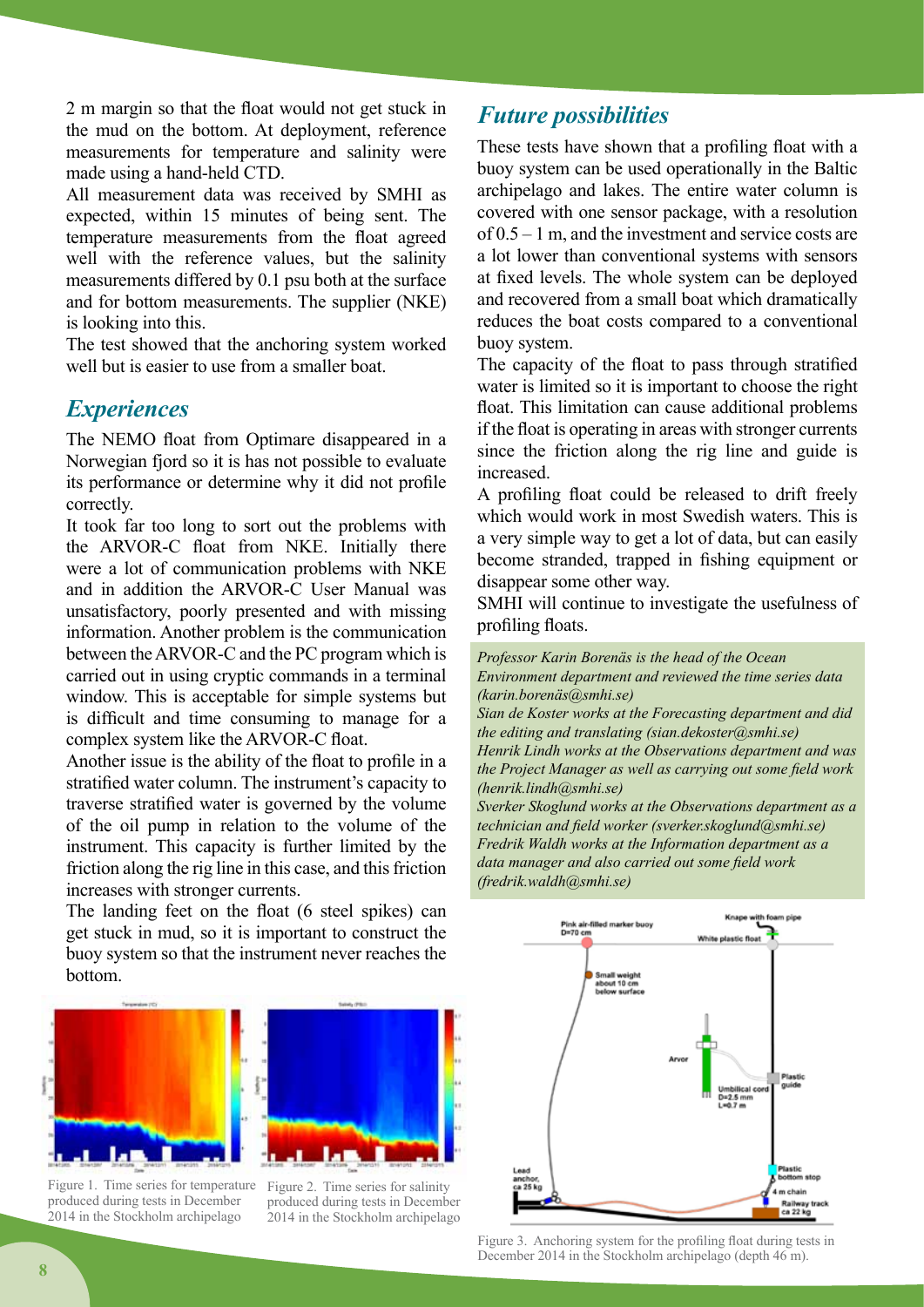### **Seafloor climate sTATIONS**

*Daniel Bergman-Sjöstrand, Karin Borenäs, Tomas Johansson, Sian de Koster, Henrik Lindh, and Arne Svensson*

### *Background*

There is a shortage of information about the oxygen fluctuations in the deep waters of the Baltic and the Kattegat, both in open waters and near the coast. Other parameters are also of interest such as temperature, salinity and currents. SMHI received funding from the Swedish Environmental Protection Agency for a proposal to test the use of seafloor climate stations.

### *Equipment*

The following equipment was purchased for three identical bottom systems:

- Aquadopp Single Point Current Meter from NORTEK A/S
- MicroCAT temperature, salinity and oxygen sensor from Sea-Bird Electronics, Inc.

• Acoustic release mechanism from InterOcean Systems Inc. (to enable the observing station to release its anchor and float up to the surface)

• Stainless steel for the base construction of the rig Three rigs for the measurement instruments were constructed and produced in the Observation department's workshop at SMHI in Norrköping.

### *Deployment*

One of the systems has been place south of Öland during the autumn, and another one is currently at 19 metres depth in the Bay of Laholm on the west coast of Sweden. A diagram showing how the systems are anchored can be found in Figure 2.



Figure 2. Anchoring with a surface buoy

### *Preliminary results*

Figure 3 shows a sequence of time series from the measurement point L9 in the Bay of Laholm. Note in particular the variation of the oxygen levels with time. Comparisons with the monthly samples from L9 have not yet been made.

#### *Experiences*

The preliminary time series that have so far been obtained from the seafloor systems have been of great interest to oceanographers, both at SMHI and elsewhere. The systems are flexible and can be used in sheltered bays or in open seas down to a depth of 250 metres. The measurement systems can easily be replicated.



Figure 1. A seafloor system including the complete "U system" for anchoring, designed for a depth of 40 metres and ready for deployment. SMHI's "Sensorita" is shown to the left. Photo: Henrik Lindh



Figure 3. Observations from measurement station L9 in the Bay of Laholm during the period 2014-06-04 – 2014-06-09.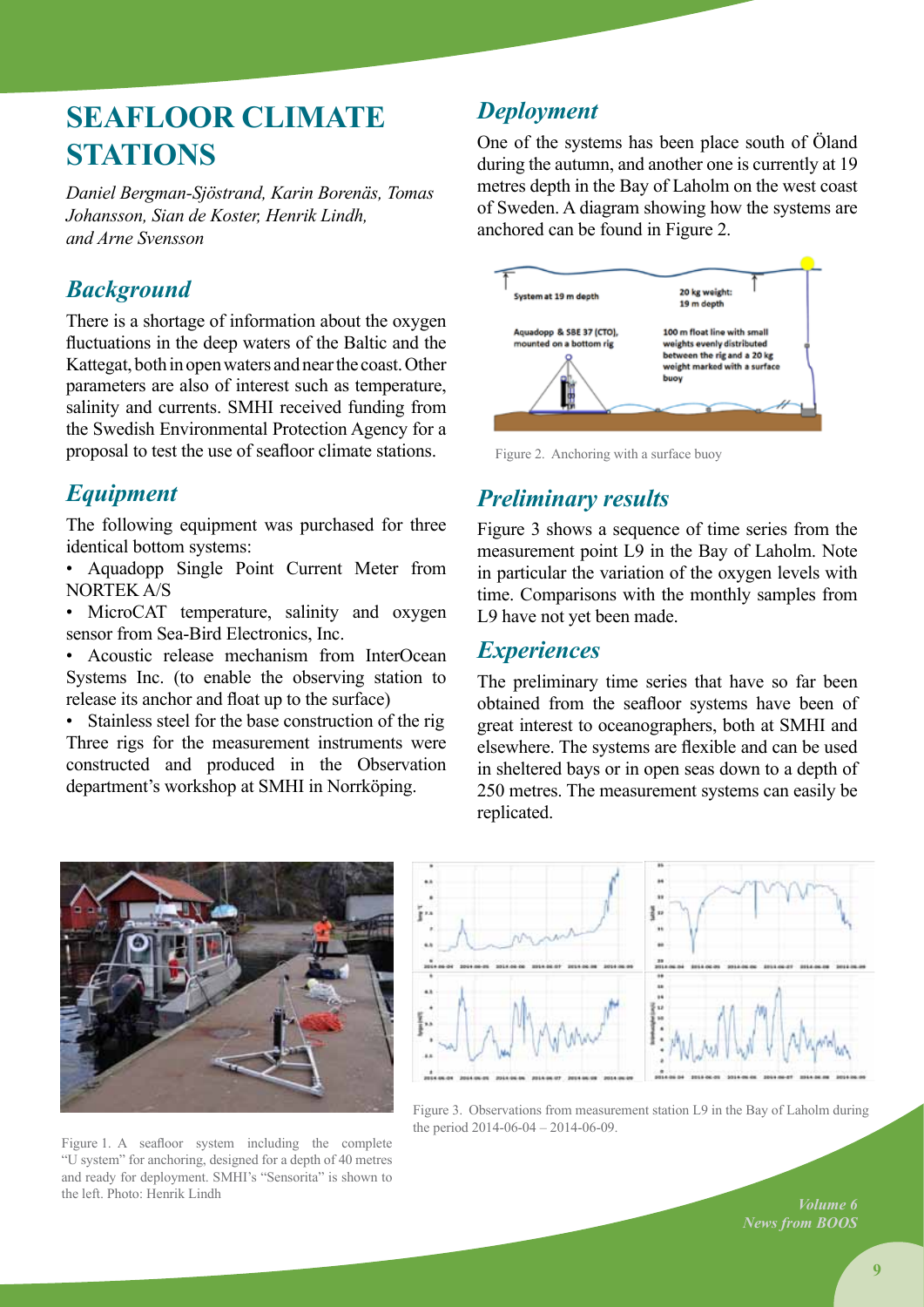#### *Recommendations*

Maintenance of the seafloor systems involves cleaning, battery replacement and periodic calibration of the SeaBird instruments. Small boats can be used to handle the systems.

Anchoring with an Acoustic Release is recommended if there is any risk of collision with a marker buoy,



Figure 4. Anchoring with an Acoustic Release instead of a surface marker

see Figure 4. There may also be a risk of trawling in some places which will need to be taken into account. Before deployment in a new position, a basic seafloor survey should be carried out. The seafloor should be hard and smooth at the anchoring point. If it is muddy or uneven then the equipment should be anchored as shown in Figure 5.



Figure 5. Anchoring on a muddy or uneven sea floor.

*Daniel Bergman-Sjöstrand works at the Ocean Environment department as a field worker (daniel.bergman-sjostrand@smhi.se). Professor*  Karin Borenäs is the head of the Ocean Environment department and reviewed the time series data (karin.borenäs@smhi.se). Tomas *Johansson is a mechanic at the Observations department and constructed the base of the rig for the stations (tomas.johansson@smhi.se). Sian de Koster works at the Forecasting department and did the editing and translating (sian.dekoster@smhi.se). Henrik Lindh works at the Observations department and was the Project Manager (henrik.lindh@smhi.se). Arne Svensson worked at the Ocean Environment department and configured the instruments (no longer working at SMHI).*

### **SEA ICE PROBABILITY IN GULF OF RIGA ESTIMATED FROM REMOTE SENSING IMAGERY**

*Laura Siitam, Rivo Uiboupin, Liis Sipelgas*

Gulf of Riga is well known for its seasonal ice cover. The ice cover season starts between late November and early January. The length of the ice season which can last until late April is in the range of 1-5 months. The use of remote sensing methods gives a good spatial overview of the ice conditions. Satellite image analysis was performed for years 2003-2011, from December to April. In total 366 images with 250 m resolution, from Moderate Resolution Imaging Spectro-radiometer (MODIS) were used to map the ice cover probability in the Gulf of Riga. The ice cover probability maps indicates the percentage of time that each pixel is covered by ice.

Inter-annual variability of ice conditions depend on meteorological conditions. Remote sensing data analysis revealed that winters can be, divided into three classes/scenarios based on ice probability: severe, medium and mild.

In case of mild winters (Fig 1a) almost the entire Gulf of Riga was most of the time ice free. Even shallow coastal regions have ice probability below 50%. During mild winters the ice conditions are very volatile, easily affected and dependant on wind forcing.

In case of winters with medium ice conditions (Fig 1b) the ice cover probability of the coastal areas during the ice season is between 50%-70%. In the open area of Gulf of Riga the ice probability is less than 20%. Ice conditions in medium winters are dynamic. Besides the coastal fast ice belts, the ice is almost all the time in motion.

During severe winters (Fig 1c) almost all of the Gulf of Riga freezes over. Pärnu Bay and other coastal areas have ice probability over 80% and on the open part of Gulf of Riga more than 50%. Generally the ice conditions in severe winters are more stable compared to average winters. However, during ice melt period significant drift of large ice masses can occur.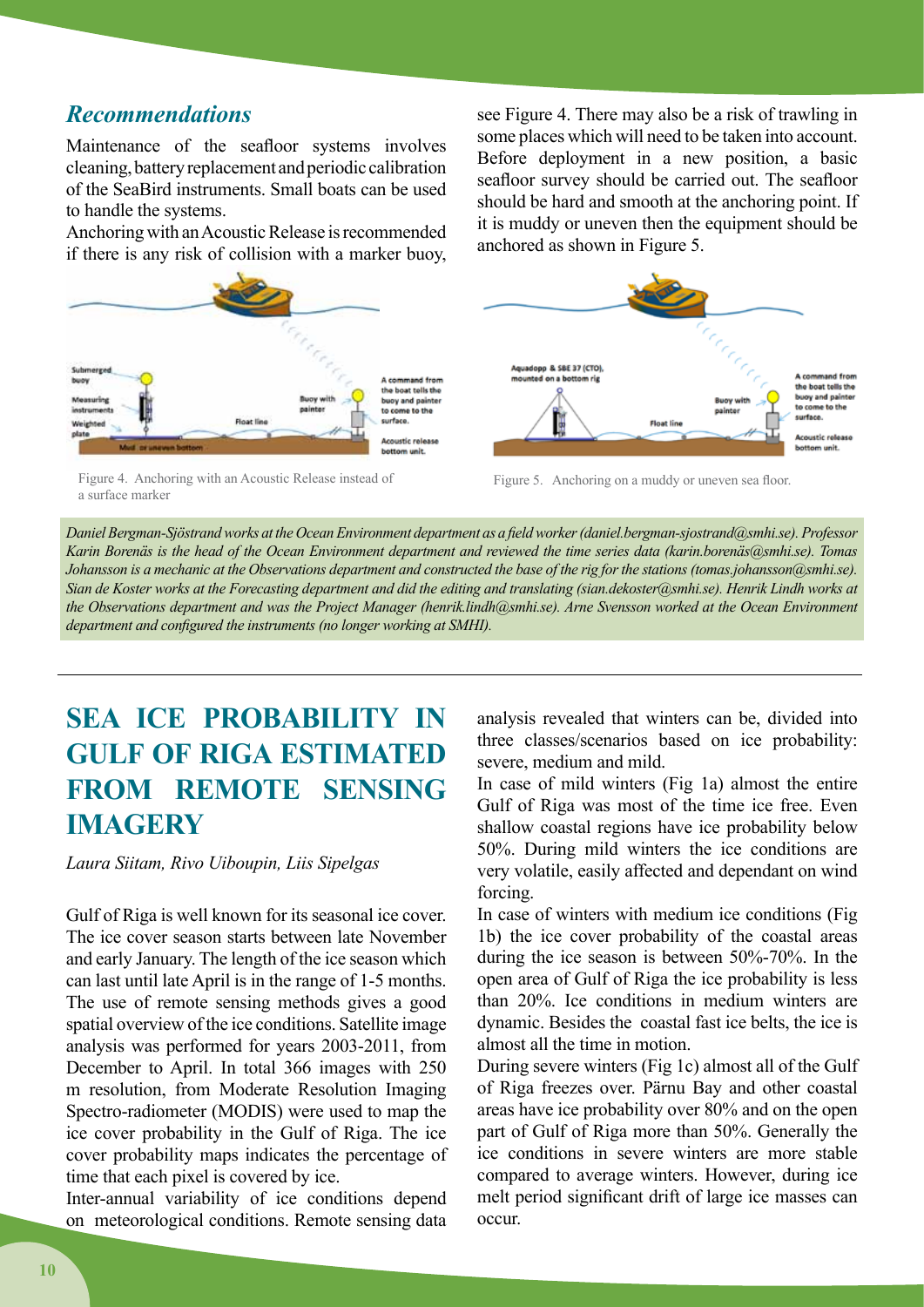Figure 1 . Maps showing ice probability with 250 m spatial resolution during different winter scenarios: (a) mild winters 2006/2007, 2007/2008 and 2008/2009, (b) medium winters 2003/2004 and 2004/2005, (c) severe winters 2002/2003, 2005/2006, 2009/2010 and 2010/2011. Images are showing the percentage of time, that each pixel was covered by ice.



*Laura Siitam is a junior researcher, whose work is related to sattelite remote sensing. E-mail: laura.siitam@msi.ttu.ee Rivo Uiboupin is physical oceanographer specialized in remote sensing. E-mail: Rivo.Uiboupin@msi.ttu.ee Liis Sipelgas is senior research scientist specialized in marine optics and remote sensing. E-mail: Liis.Sipelgas@msi.ttu.ee The authors are working in the Marine Systems Institute at Tallinn University of Technology.*

### **IO PAN on a nutshell**

#### *Marcin Wichorowski*

The mission of the Institute of Oceanology of the Polish Academy of Sciences (IO PAN) is to carry out innovative, high-quality research to increase knowledge of the processes and phenomena taking place in the marine environment. Research results are applied to support the sustainable use of marine resources and the conservation of the marine environment.

Within the last 30 years IO PAN has been continuously developing expertise in interdisciplinary studies of the Baltic Sea and other european shelf seas, with a special focus on the arctic waters. The Institute is one of the leading centres investigating Baltic water circulation, biogeochemistry, ecosystem biodiversity and health, marine bio-optics and remote sensing. The s/y Oceania, research vessel owned by IO PAN, has an unlimited cruise range and is engaged for more than 250 days every year.

IO PAN is a member of EuroGOOS, BOOS and ArcticROOS. In recent years dynamic growth of IO PAN's involvement in partnerships, networks and consortia aiming to address important questions regarding the study, exploration and exploitation of the marine environment has been conducted. IO PAN makes effort to consolidate and reinforce scientific, research, organisational and financial potential to carry out large-scale scientific projects together with the Sea Fisheries Institute in Gdynia, the Institute of Meteorology and Water Management, the State Institute of Geology and the Maritime Institute in Gdańsk as PolMar (consortium of Polish Marine research institutes). IO PAN is also member of MORCEKO (Marine Eco-Energy and Eco-System

Centre) aiming to develop new technologies, enabling renewable energy resources available in the Baltic Sea and on the Polish coast. The Centre comprises the Institute of Fluid Flow Machinery (PAN), the Gdańsk University of Technology, the Maritime Institute in Gdańsk, the Gdańsk Ship Design and Research Centre and the Pomeranian Special Economic Zone PLC.

IO PAN is also actively involved in FP6 and FP7 Programmes, BONUS Plus, Poland-Norway grants, Poland-USA cooperation and the COST Programme. The most relevant activities for BOOS are:

AWAKE2 – The aim of the project is to understand the interactions between the key components of the climate system in the Svalbard area through development of the analytical models and use of existing numerical models to study the shelf circulation, air-ice-sea interactions and climate changes.

SatBałtyk – Satellite Monitoring of the Baltic Sea Environment. This research project aims to prepare and deploy the technical infrastructure and operational models for the efficient routine monitoring of the state of the Baltic environment.

ZSPDO – Integrated Oceanographic Data and Information Processing System -project aiming to establish the data centre infrastructure capable to process and store large archives of oceanographic data.

*Marcin Wichorowski is chief information officer, project manager and researcher at Institute of Oceanology, Polish Academy of Science. He is graduate of Gdańsk University of Technology, Faculty of Electronics, Telecommunications and Informatics. Main scope of activity is applications, services and database development, and oceanographic data management. He is member of ICES DIG and IO PAN representative at BOOS. E-mail: wichor@iopan.pl*